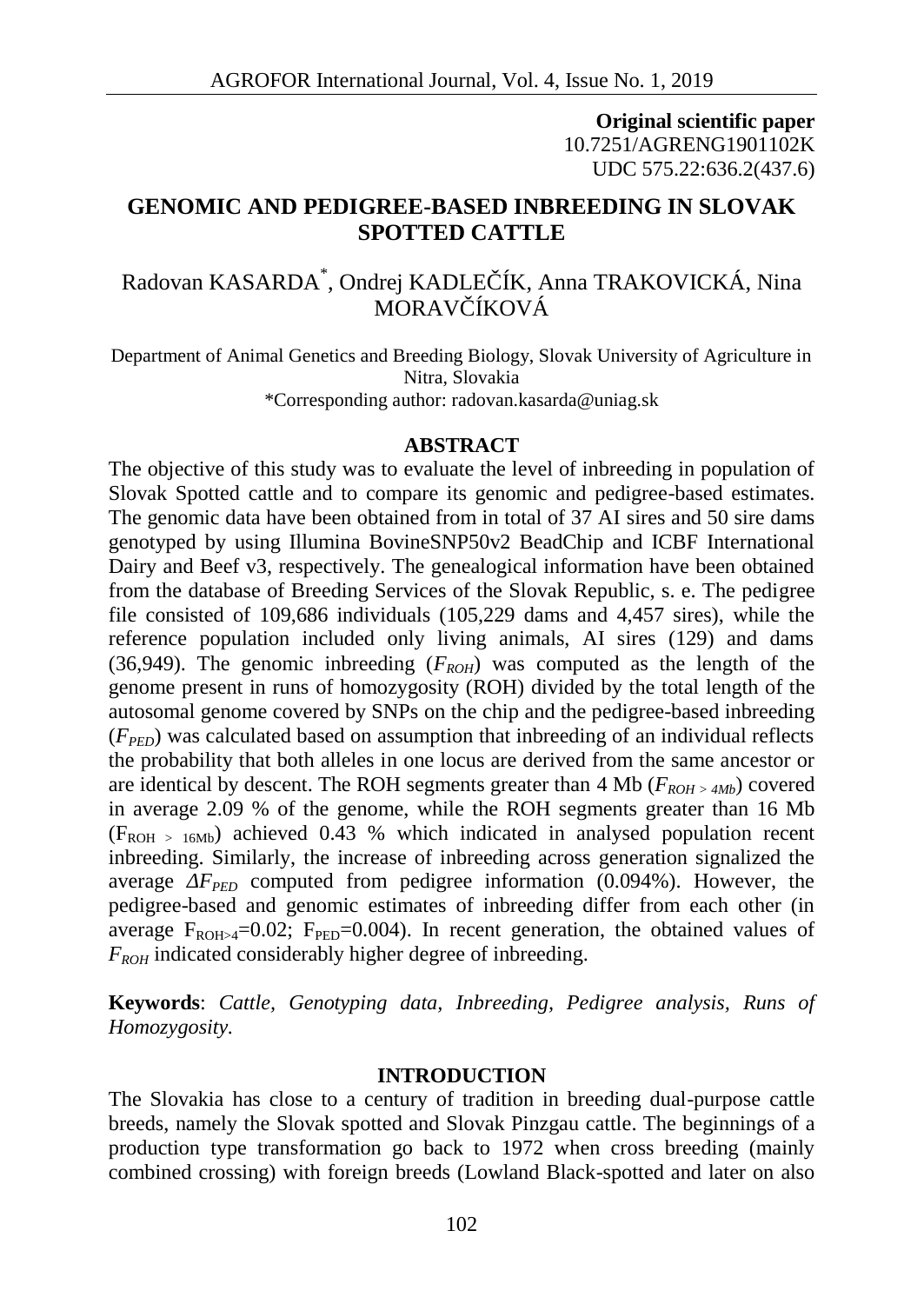Holstein) has begun, with the purpose of acquiring a pronounced milk-type cattle population but retaining however a certain hereditary ratio (about 30 %) of Slovak spotted cattle in order to maintain its typically good meat utility value in the target population (Biros, 1997). Currently, the breeding of Slovak Spotted cattle continues in the dual-purpose direction focusing on high milk and beef production. Regular fertility, longevity, good adaptation potential and an ability to consume large amounts of bulk feed in connection with a high utility level are required from the Slovak Spotted cattle mainly with respect to the efficiency and economics on the farms. In 2017, totally 28,747 purebred cows have been registered in Slovak Spotted cattle herd book (ZCHSSD, 2018).

Generally, in livestock the inbreeding coefficient is recognized as one of the most important parameter reflecting the level of genetic diversity, relatedness of animals as well as individual fitness of in a population. The inbreeding coefficient of an individual can be described as the probability that two alleles at a locus in that individual are identical by descent and equals the coancestry between its parents (Howard *et al*., 2015). Thus, the inbreeding coefficient can be considered as a key parameter mainly with respect to understanding of the amount of matings between related animals in a population (Gomez-Raya *et al*., 2015). It has been shown that the high level of inbreeding leads to a reduction in fitness and overall productivity at the phenotypic level as well as to a higher risk of homozygosity for deleterious/lethal alleles at the genotypic level (Curik *et al*., 2014; Howard *et al*., 2015; Forutan *et al*., 2018). Therefore, the periodic control of inbreeding in livestock populations is crucial for the preservation of animal genetic resources mainly in case of small populations and from a wider perspective for the population management and development of mating plans (Gomez-Raya *et al*., 2015). Traditionally, inbreeding coefficient has been estimated based on pedigree based relationships (Meuwissen and Luo, 1992). Pedigree-based inbreeding is based on Mendelian sampling probabilities, so that the inbreeding coefficients of full-sibs are always identical. Using pedigree information for calculating the level of inbreeding usually underestimates the true inbreeding coefficient, mainly due to incomplete pedigree information, especially for distant generations (Forutan *et al*., 2018). This can be avoided for example by the use of genome-wide data that allow to estimate the level of inbreeding derived from the relative amounts of autozygosity due to recent as well as remote ancestors (Feren akovi *et al.*, 2013a). The best concept to quantify the level of genomic inbreeding based on true or realized autozygosity was suggested by McQuillan *et al*. (2008). The genomic inbreeding coefficient  $(F_{ROH})$  is defined as an individual autozygosity reflecting the proportion of the autosomal genome, in which autozygosity is derived from the assumption that very long stretches of homozygosity (ROH) can only result from inbreeding (Curik *et al*., 2017).

The objective of this study was an analysis of the trend of inbreeding in Slovak Spotted cattle by using pedigree-based ( $F_{\text{PED}}$ ) and genomic ( $F_{\text{ROH}}$ ) estimates with respect to compare both approaches and to obtain more realistic view on situation in current population.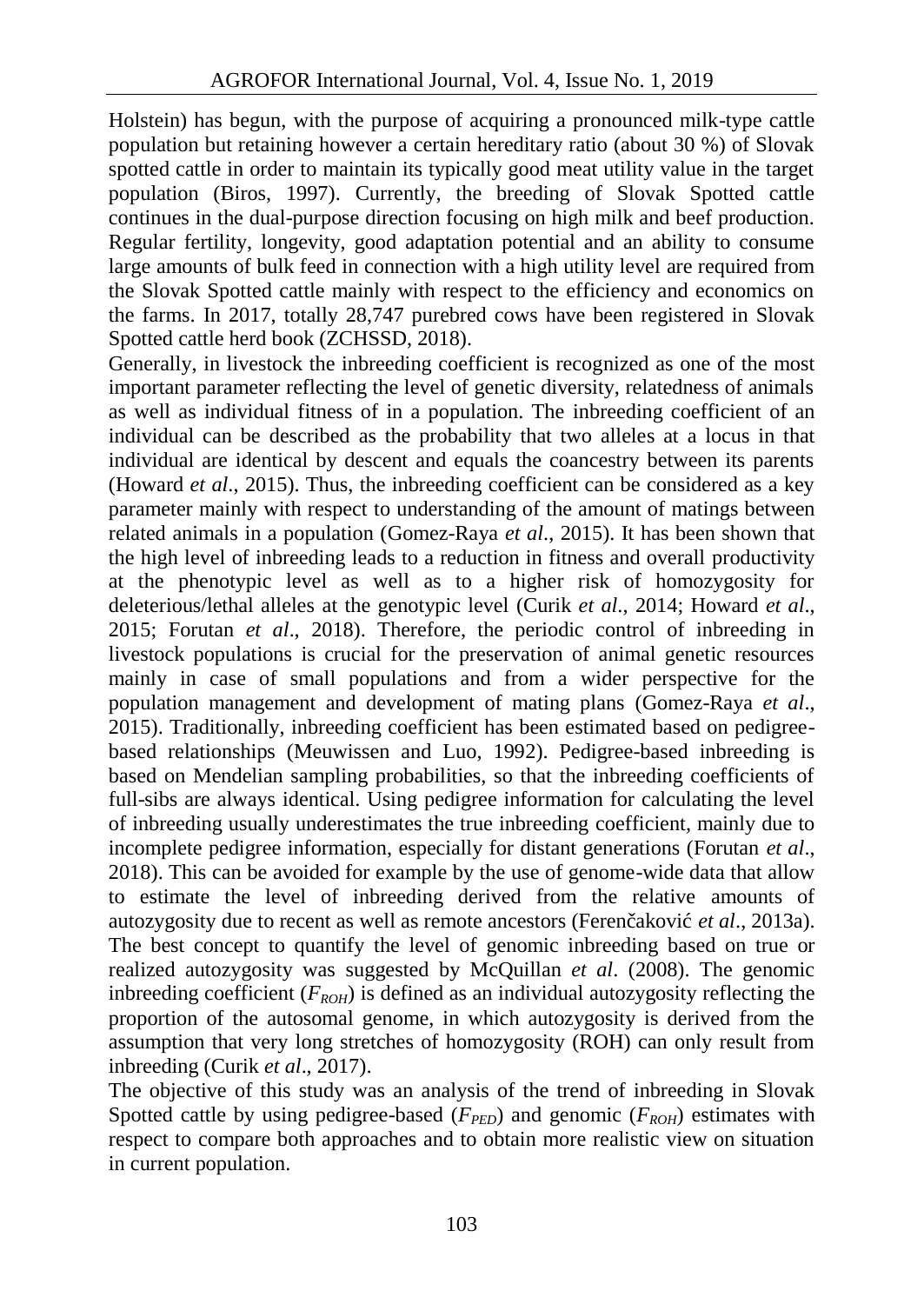## **MATERIAL AND METHODS**

The pedigree database of Slovak Spotted cattle included in total of 109,686 individuals (105,229 dams and 4,457 sires). The reference population (RP) covered only living animals (129 AI sires and 36,949 dams) that were included in performance testing in 2013. The genealogical information were obtained in cooperation with the Breeding Services of the Slovak Republic, s. e. The genotyping database consisted of totally 87 animals (37 AI sires and 50 sire dams) that were genotyped in commercial lab by using two platforms, Illumina BovineSNP50v2 BeadChip (AI sires) and ICBF International Dairy and Beef v3 (sire dams). Animals for genotyping were selected based on the previous pedigree analyses that were performed to select only most representative animals in terms of the Slovak Spotted population gene pool. The quality of genealogical information expressed as the pedigree completeness was evaluated based on the equivalent complete generations of ancestors and pedigree completeness index described by MacCluer *et al*. (1983) using Endog v4.8 software (Gutiérrez and Goyache, 2005). The quality of genotyping data was tested by using PLINK 1.9 (Chang *et al*., 2015). Because of the two different genotyping platforms used for animals' genotyping, the consensus map had to be firstly constructed. The consensus map file included overall 40,033 markers. Subsequent quality control of genotyping data were performed to remove all of SNPs with unknown chromosomal position or localized on unmapped genomic regions based on the bovine genome assembly Btau 5.0.1 and markers located on sex chromosomes. In the subsequent SNP pruning only samples with lower than 10 % of missing genotypes, autosomal SNPs with call rate higher than 90 % and minor allele frequency higher than 1 % that adhered to mendelian inheritance patterns were retained.

The level of pedigree-based inbreeding  $(F_{\text{PED}})$  was characterized by using two measures: increase in inbreeding  $(F_{\text{PED}})$  and individual increase in inbreeding ( *FPEDi*). The increase in inbreeding was calculated using Endog v4.8 (Gutiérrez and Goyache, 2005) according to Gutiérrez *et al*. (2009) as follows:

$$
\Delta F_{PED} = \frac{(F_t - F_{t-1})}{(1 - F_{t-1})},
$$

where  $F_t$  and  $F_{t-1}$  are the average inbreeding at the *i*<sup>th</sup> generation and  $I - F_{n-1}$  is increase of inbreeding in last generation. The individual increase in inbreeding was computed as:

$$
\Delta F_{PEDi} = 1 - \sqrt[t-1]{1 - F_i},
$$

where  $F_i$  is the individual coefficient of indiverseding and  $t$  is the equivalent complete generations (Maignel *et al*., 1996).

The genomic inbreeding (*FROH*) was calculated for each individual as the length of the genome present in runs of homozygosity (ROH) divided by specified length of the autosomal genome covered by all SNPs that retained in the database after quality control of genotyping data (2,496,829 kb):

$$
F_{ROH} = \frac{\sum k \ length (ROH_k)}{L},
$$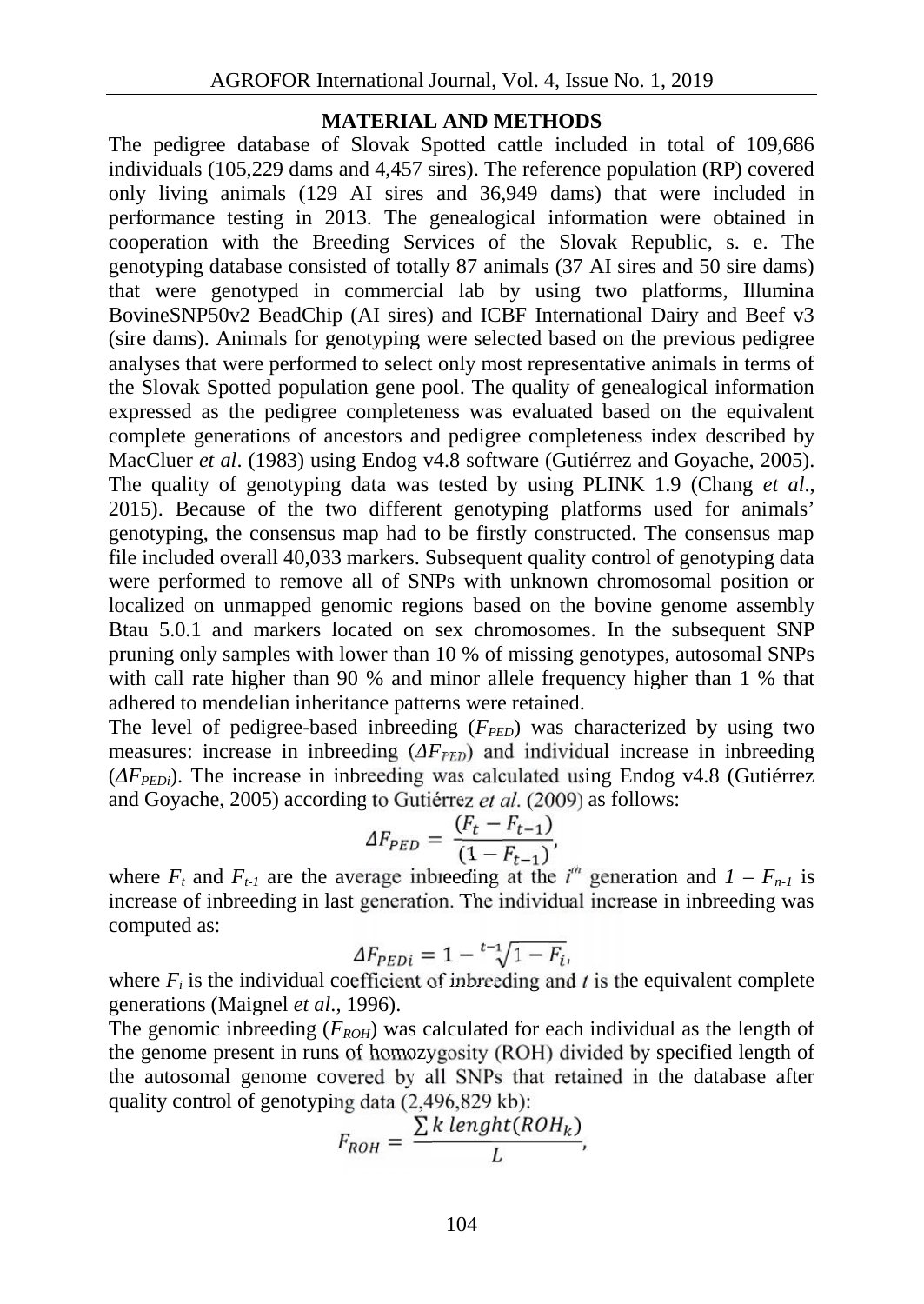where *k* is the number of ROH identified for each individual in kilobases and *L* is the total length of the genome covered by SNPs in chip (McQuillan *et al*., 2008). The genome-wide distribution of ROH segments were scanned using PLINK 1.9 (Chang *et al*., 2015). The ROH were determined based on following criteria: the minimum number of SNPs included in the ROH segments was fixed to 15; the minimum length of ROH was set to 1 Mb; minimum density of one SNPs on every 100 kb; maximum gap between consecutive SNPs of 1 Mb; one heterozygous call was allowed only for length >16 Mb. In addition, one missing call was allowed for length  $>4$  Mb, 2 for  $>8$  Mb and 4 for  $>16$  Mb. Feren akovi *et al.* (2013b) showed that the 50K panel is not enough sensitive for the precise determination of segments that are 1 to 4 Mb long, so that only for three ROH length categories were taken into account (ROH  $> 4$  Mb, ROH  $> 8$  Mb and ROH  $>16$  Mb) to differentiate between ancient and recent inbreeding.

# **RESULTS AND DISCUSSION**

As expected, the higher level of pedigree completeness across first five generations was found in reference population (81.37 %) than in pedigree file (44.94 %). The maximum number of generation detected was 12. Even if the dams showed generally lower level of pedigree completeness, taking into account only first 5 generations in both groups more than 80 % of the ancestors were known. In agreement with previous studies the completeness of pedigrees had decreasing tendency with increasing number of known generations (Bernardes *et al*., 2016; Sarmiento *et al*., 2016; Utrera *et al*., 2018).

The average value of pedigree-based inbreeding was in range from 0.14 % (pedigree file) to 0.76 % (group of sires). In group of sires the highest individual increase in inbreeding between generations was found (0.19 %), while the average  $F_{\text{PED}}$  was almost the same regardless of gender (0.25 %) (Figure 1A). Because of this we can expect in the next generations the increase of inbreeding level with the same intensity in both dams and sires groups. The obtained proportion of inbred animals in reference population of Slovak Spotted cattle (42.77 %) is comparable with Irish Simmental population ( $<$  50 %), but the average  $F_{\text{PED}}$  in group of inbred animals (0.85 %) was much lower than in Irish Simmental breed ( $F_{\text{PEDi}}$  = 2.21 %) (McParland *et al*., 2007). Similarly, the proportion of inbred animals found in Slovak Spotted cattle is about half lower than in Slovak Holstein cattle (83 %; Pavlík *et al.*, 2012). In reference population, the higher proportion of inbred animals showed the group of sires (Figure 1B) that confirmed study of Pavlík *et al*. (2012) as well. Pavlík *et al*. (2012) reported for Holstein cattle significantly lower proportion of inbred animals in group of dams (82.97 %) compared to sires (98.82 %). This results are logical and clearly reflect the utilization of reduced number of sire lines in breeding practices.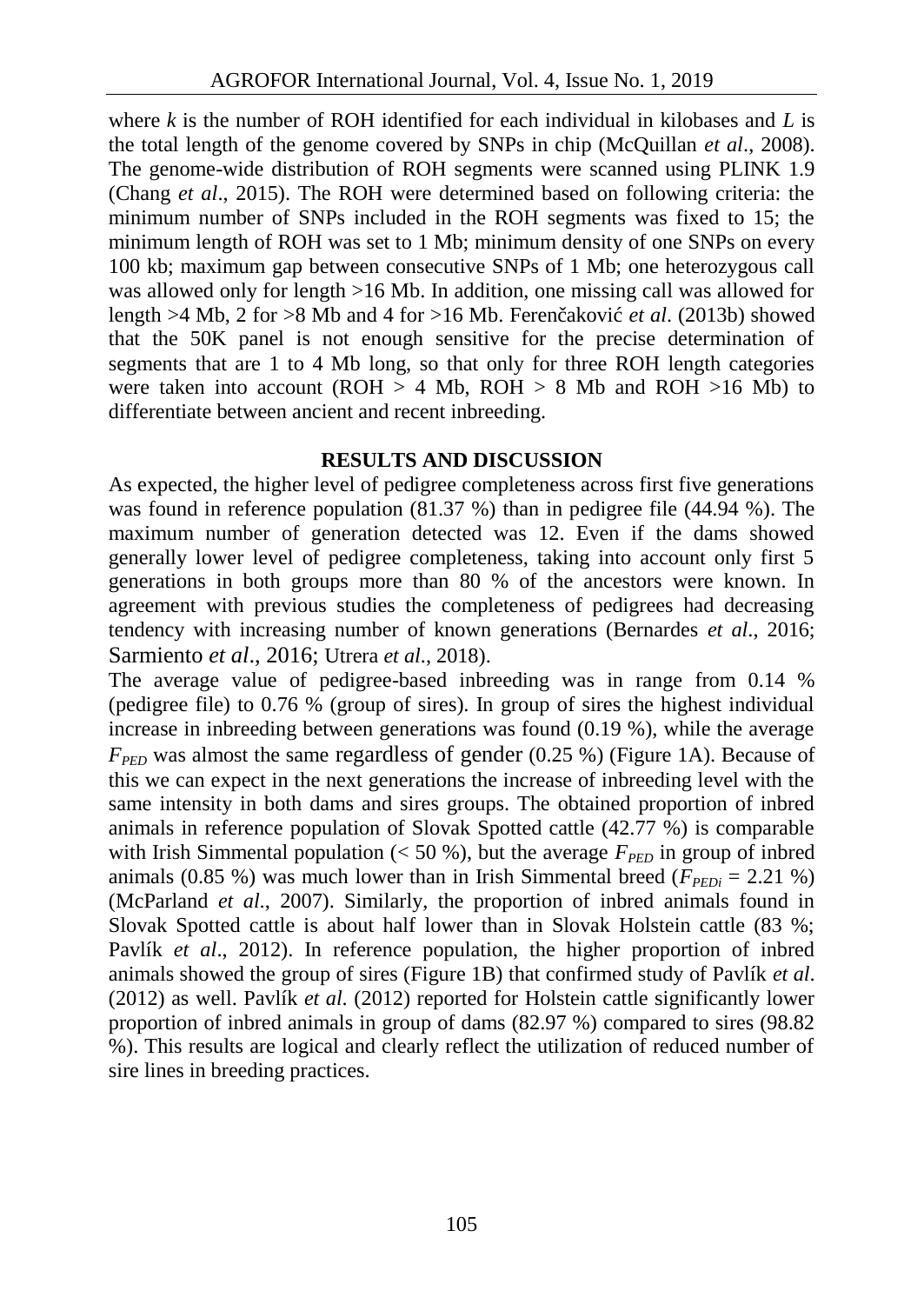

Figure 1. Trend of pedigree-based inbreeding by birth year in Slovak Spotted cattle  $(A - whole$  population and  $B - inbred$  animals;  $PF -$  pedigree file,  $RP -$  reference population).

It has been shown that inbreeding coefficients derived from the distribution of ROHs with different length in the genome reflect differently remote common ancestors from the past generations. Various studies reported that the  $F_{ROH>4Mb}$  is related to the proportion of autozygosity originating from chromosomal segments present in ancestors that were born 12-13 generations ago. The inbreeding coefficient derived from the distribution of ROH segments greater than 8 Mb (*FROH>8Mb*) is related to the proportion of autozygosity originating from ancestors that were born 6-7 generations ago and *FROH16>Mb* presents in ancestors that were born 3-6 generations ago (Howrigan *et al.*, 2011; Feren akovi *et al.* 2013a; Curik *et al*., 2014). In Slovak Spotted cattle, the ROH segments greater than 4 Mb cover in average 2.09 % of the genome, while the ROH>16 Mb achieved 0.43 %. This signalized that around 0.5 % of its genome is affected by mating of relatives in recent population. Figure 2 shows boxplot distribution of  $F_{ROH}$  by each length category.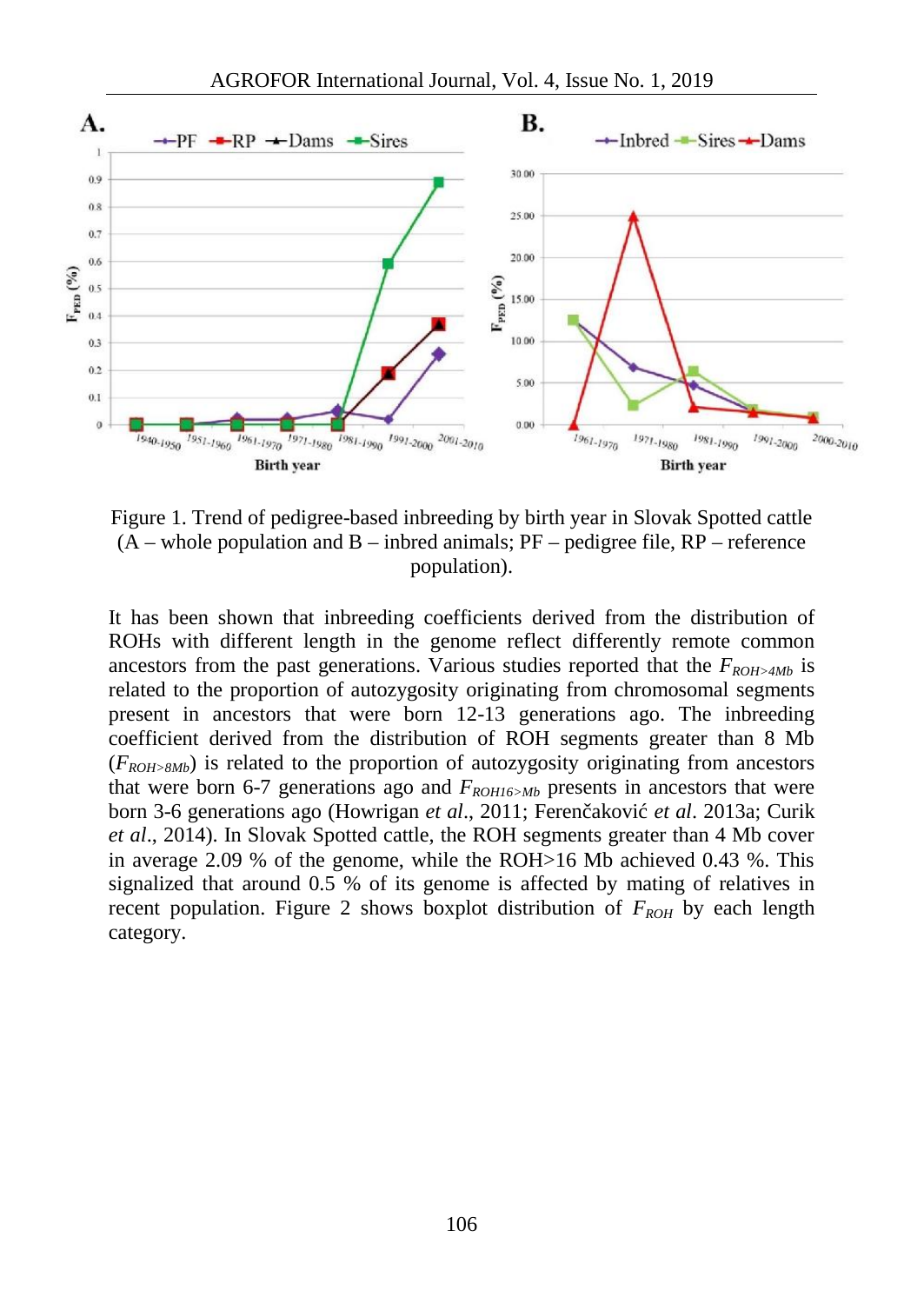

Figure 2. Boxplot distribution of genomic inbreeding derived from different ROH length categories.

As you can see on the figure 2 as well as in table 2 the value of  $F_{ROH>4MB}$  indicated considerably higher degree of genomic inbreeding compared to the pedigree-based estimate regardless of gender ( $F_{ROH} = 2$  % vs.  $F_{PED} = 0.36$  %). This also points out that the level of true inbreeding in current population of Slovak Spotted cattle can be significantly underestimated. As previous studies have shown an increase in inbreeding over 1 % can lead to a reduction in fitness as well as overall performance at the animal's phenotypic level. For example, Bjelland *et al*. (2013) reported for daily cattle significant association between increase of 1 % of *FROH* and decrease of milk yield, some liner-type traits, increase in days open and maternal calving difficulty. Similarly, Pryce *et al.* (2014) and Feren akovi *et al.* (2017) revealed inbreeding depression for milk yield and reproduction performance with stronger unfavourable effects for  $F_{ROH}$  related to closer ancestors (longer ROH segments).

| Group        | Category         | $Mean \pm SD$     | Range           | Lower 95% CI Upper 95% CI |       |
|--------------|------------------|-------------------|-----------------|---------------------------|-------|
| <b>Sires</b> | $F_{ROH>4Mb}$    | $0.020 \pm 0.011$ | $0.004 - 0.051$ | 0.016                     | 0.024 |
|              | $F_{ROH>8Mb}$    | $0.007 \pm 0.007$ | $0.000 - 0.023$ | 0.005                     | 0.010 |
|              | $F_{ROH > 16Mb}$ | $0.002 \pm 0.005$ | $0.000 - 0.018$ | 0.001                     | 0.004 |
| Dams         | $F_{ROH>4Mb}$    | $0.022 \pm 0.018$ | $0.000 - 0.120$ | 0.016                     | 0.027 |
|              | $F_{ROH>8Mb}$    | $0.011 \pm 0.015$ | $0.000 - 0.093$ | 0.007                     | 0.015 |
|              | $F_{ROH>16Mb}$   | $0.006 \pm 0.014$ | $0.000 - 0.089$ | 0.002                     | 0.010 |

Table 1. Genomic inbreeding by  $F_{ROH}$  category in group of sires and dams

SD – standard deviation, CI – confidence interval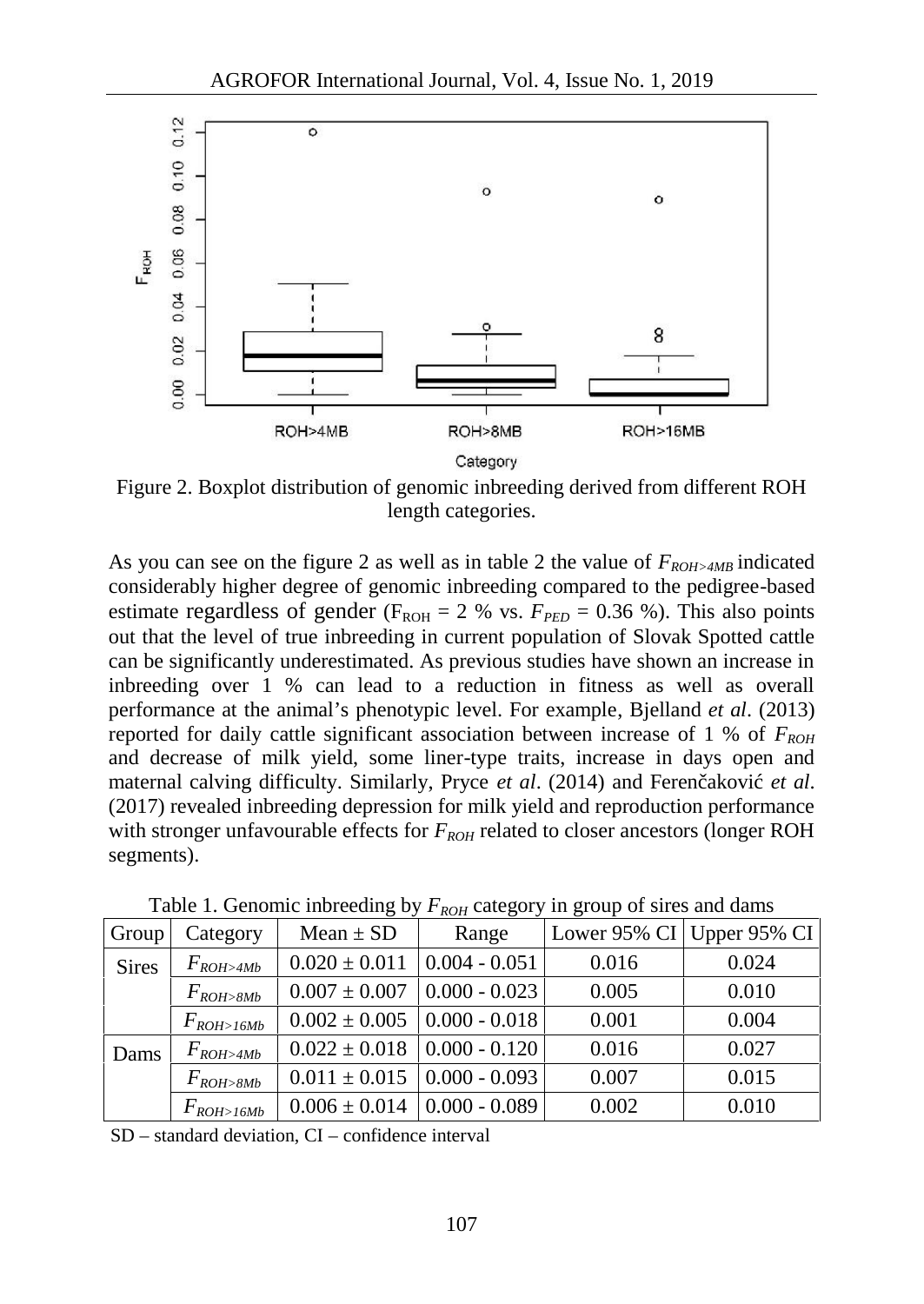#### **CONCLUSION**

Both pedigree-based and genomic estimates of inbreeding coefficient per generations indicated risk of increase of inbreeding in current population of Slovak Spotted cattle. The obtained level of inbreeding didn't show significant differences between sires and dams. Thus, in next generations we can expect the increase of inbreeding with the same intensity in both dams and sires group. However, the obtained level of recent inbreeding depended on the applied approach. The comparison between  $F_{\text{PFD}}$  and  $F_{\text{ROH}}$  values clearly points out that the level of true inbreeding in current population is considerably underestimated most likely due to the incomplete pedigrees in distant generation. The  $F_{ROH}$  value around 2 % represents a risk for population especially in view of its production and reproduction performance. Therefore, it would be desirable to take into account not only pedigree data but also genomic information mainly in management of Slovak Spotted population nucleus.

## **ACKNOWLEDGEMENT**

This study was supported by the Slovak Research and Development Agency (APVV-14-0054 and APVV-17-0060).

#### **REFERENCES**

- Bernardes P.A., Grossi D.A., Savegnago R.P., Buzanskas M.E., Ramos S.B., Romanzini E.P., Guidolin D.G.F., Bezerra L.A.F., Lôbo R.B., Munari D.P. (2016). Population structure of Tabapuã beef cattle using pedigree analysis, Livestock science, Vol. 187, pp. 96-101.
- Biros V. 1997. Breeding strategy of cattle, sheep and pigs in the Slovak Republic, https://www.fao.org/docrep/006/AD250E/ad250e0k.htm Accessed on 10/07/2018.
- Bjelland D., Weigel K., Vukasinovic N. Nkrumah J. (2013). Evaluation of inbreeding depression in Holstein cattle using whole-genome SNP markers and alternative measures of genomic inbreeding, Journal of Dairy Science, Vol. 96, pp. 4697-4706.
- Chang C.C., Chow C.C., Tellier L.C.A.M., Vattikuti S., Purcell S.M., Lee J.J. (2015). Second-generation PLINK: rising to the challenge of larger and richer datasets, GigaScience, Vol. 4, pp. 7.
- Curik I., Feren akovi M., Sölkner J. (2014). Inbreeding and runs of homozygosity: A possible solution to an old problem, Livestock Science, Vol. 166, pp. 26-34.
- Curik I., Feren akovi M., Sölkner J. (2017). Genomic dissection of inbreeding depression: a gate to new opportunities, Revista Brasileira de Zootecnia, Vol. 46 (No. 9).
- Feren akovi M., Hamzi E., Gredler B., Solberg T.R., Klemetsdal G., Curik I., Sölkner J. (2013a). Estimates of autozygosity derived from runs of homozygosity: empirical evidence from selected cattle populations, Journal of Animal Breeding and Genetics, Vol. 130, pp. 286-293.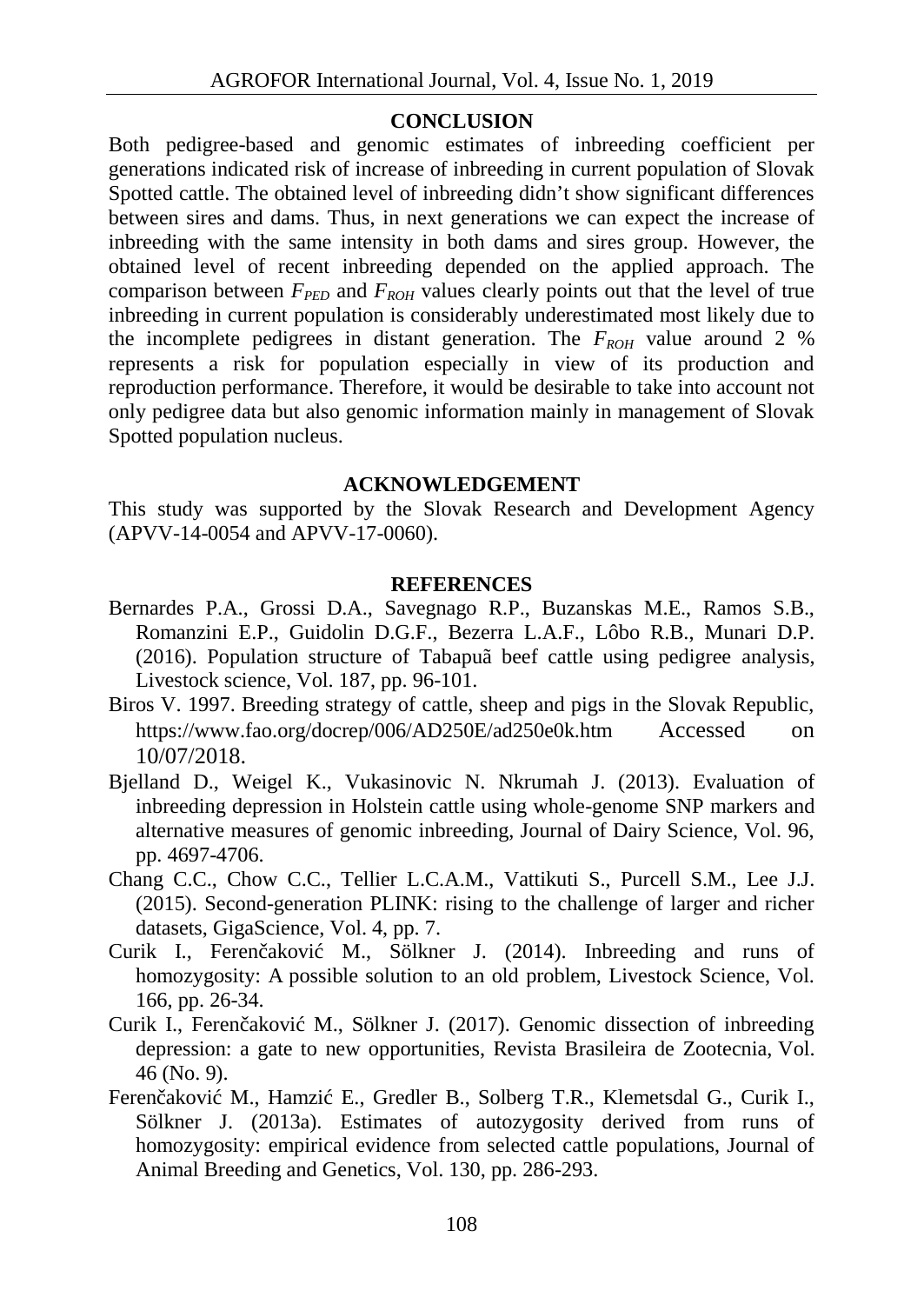- Feren akovi M., Solkner J., Curik I. (2013b). Estimating autozygosity from highthroughput information: effects of SNP density and genotyping errors, Genetics Selection Evolution, Vol. 45, pp. 42.
- Feren akovi M., Sölkner J., Kapš M., Curik I. (2017). Genome-wide mapping and estimation of inbreeding depression of semen quality traits in a cattle population, Journal of Dairy Science, Vol. 100, pp. 4721-4730.
- Forutan M., Ansari Mahyari S., Baes C., Melzer N., Schenkel F.S., Sargolzaei M. (2018). Inbreeding and runs of homozygosity before and after genomic selection in North American Holstein cattle, BMC Genomics, Vol. 19, pp. 98.
- Gomez-Raya L., Rodríguez C., Barragán C., Silió, L. (2015). Genomic inbreeding coefficients based on the distribution of the length of runs of homozygosity in a closed line of Iberian pigs, Genetics Selection Evolution, Vol. 47, pp. 81.
- Gutiérrez J.P., Goyache F. (2005). A note on ENDOG: a computer program for Analysis pedigree information, Journal of Animal Breeding and genetics, Vol. 122, pp. 172-176.
- Gutiérrez J.P., Goyarche F., Cervantes I. (2009). User´s Guide-ENDOG v 4.6 a Computer Program for Monitoring Genetic Variability of Populations Using Pedigree Information.
- Howard J.T., Haile-Mariam M., Pryce, J.E., Maltecca C. (2015). Investigation of regions impacting inbreeding depression and their association with the additive genetic effect for United States and Australia Jersey dairy cattle, BMC Genomics, Vol. 16, pp. 813.
- Howrigan D.P., Simonson M.A., Keller M.C. 2011. Detecting autozygosity through runs of homozygosity: A comparison of three autozygosity detection algorithms, BMC Genomics, Vol. 12, pp. 460.
- MacCluer J.W., Boyce A.J., Dyke B., Weitkamp L.R., Pfenning D.W., Parsons C.J. (1983). Inbreeding and pedigree structure in Standardbred horses, Journal of Heredity, Vol. 74, pp. 394-399.
- Maignel L., Boichard D., Verrier E. (1996). Genetic variability of French dairy breeds estimated from pedigree information, Interbull Bulltein*,* Vol. 14, 49-54.
- McParland S., Kearney J.F., Rath M., Berry D.P. (2007). Inbreeding trends and pedigree analysis of Irish dairy and beef cattle population, Journal of Animal Science*,* Vol. 85, pp. 322-331.
- McQuillan R., Leutenegger A., Abdel-Rahman R., Franklin C., Pericic M., Barac- Lauc L., Smolej-Narancic N., Janicijevic B., Polasek O., Tenesa A., Macleod A., Farrington S., Rudan P., Hayward C., Vitart V., Rudan I., Wild S., Dunlop M., Wright A., Campbell H., Wilson J. (2008). Runs of homozygosity in European populations, Am J Hum Genet , Vol. 83, pp. 359-372.
- Meuwissen T.H.E., Luo Z. (1992). Computing inbreeding coefficients in large populations, Genetics Selelection Evolution, Vol. 24, pp. 305-313.
- Pavlík I., Hazuchová E., Kadle ík O., Kasarda R. (2012). Pedigree analysis of Slovak Holstein cattle, Book of Abstracts of the  $63<sup>rd</sup>$  Annual Meeting of the European Federation of Animal Science*,* Vol. 18, pp. 246.